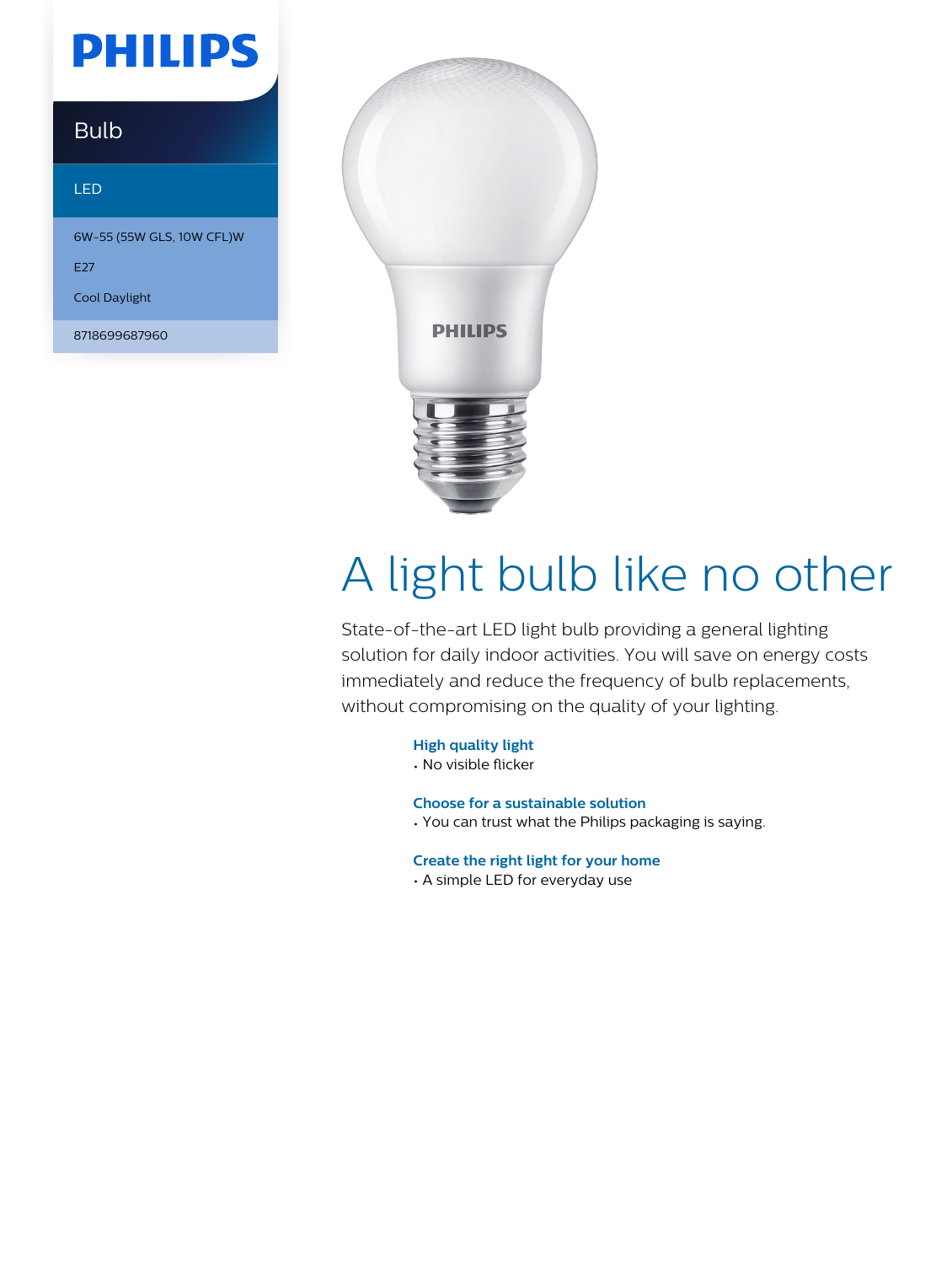### **Highlights**

#### **No visible flicker**

When your light flickers in quick succession it could be hard on the eyes, cause headaches, and even set off an attack for those with photosensitive epilepsy. It's both unpleasant and unnecessary. LEDs can flicker because of their rapid response to the driver current. However, because

Philips LEDs are designed so that variations in your driver current's output are minimized, they eliminate the factors that cause flicker. So, you won't see it, not even a hint.

#### **No UV or IR**

The beam of light is free of infra-red meaning no heat is radiated, and no ultra-violet light means that fabric and items under this light wonφηt fade.

#### **A Simple LED for Everyday Use**

The Philips everyday LED is the perfect bulb for your basic lighting needs. It provides the beautiful light and dependable performance you expect from Philips LED at an affordable price.

### Specifications

#### **Bulb characteristics**

- Dimmable: No
- Intended use: Indoor
- Lamp shape: Non directional bulb
- Socket: E27
- Technology: LED
- Type of glass: Frosted

#### **Bulb dimensions**

- Height: 11 cm
- Weight: 0.03 kg
- Width: 6 cm

#### **Durability**

- Average life (at 2.7 hrs/day): 15 year(s)
- Lumen maintenance factor: 70%
- Nominal lifetime: 15,000 hour(s)
- Number of switch cycles: 50,000

#### **Light characteristics**

- Beam angle: 200 degree(s)
- Color consistency: 6SDCM
- Color rendering index (CRI): 90
- Color temperature: 6500 K
- Light Color Category: Cool Daylight
- Nominal luminous flux: 580 lumen
- Starting time: <0.5 s
- Warm-up time to 60% light: Instant full light
- Color Code: 965 | CCT of 6500K

#### **Miscellaneous**

• EyeComfort: Yes

#### **Other characteristics**

- Lamp current: 55 mA
- $\cdot$  Efficacy: 96 lm/W

#### **Packaging information**

- EAN: 8718699687960
- EOC: 871869968796000
- Product title: LEDBulb 6W E27 965 230V 2PF/3 AU

#### **Power consumption**

- Power factor: 0.5
- Voltage: 220-240 V
- Wattage: 6 W
- Wattage equivalent: 55 W

#### **Product dimensions & weight**

• Length: 11 cm

#### **Rated values**

- Rated beam angle: 200 degree(s)
- Rated lifetime: 15,000 hour(s)
- Rated luminous flux: 580 lumen
- Rated power: 6 W

#### **Technical specifications**

• Frequency: 50-60 Hz